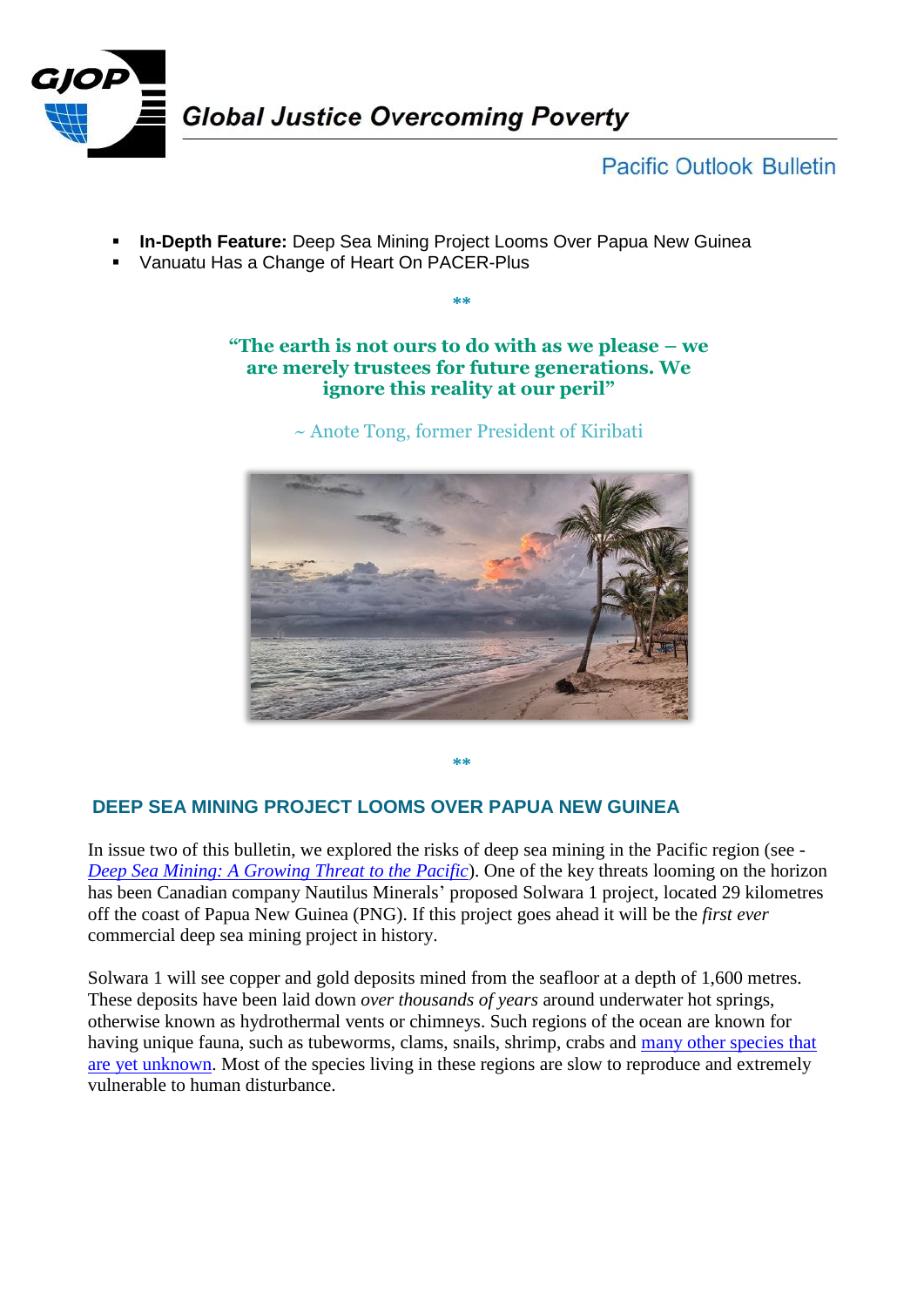In 2019, Nautilus plans to have three remote-control robotic miners crush the chimneys and grind up the deposits, which - along with everything living on them - will be sucked up by a giant vacuum cleaner to a ship on the surface.

According to conservation biologist [Richard Steiner,](https://news.mongabay.com/2016/11/deep-sea-mining-plans-for-papua-new-guinea-raise-alarm/) "These are poorly understood deep-sea communities, and we are unclear what the full immediate and long-term impacts of mining disturbance would be. But we do know



that thousands of vent chimneys, and their associated biological communities, would be destroyed. It is likely that species yet to be identified may become extinct. And that raises some very serious ethical concerns."

Once the ore reaches the main ship, it will then be moved to smaller boats heading to China where the ore will be sold to the Tongling Nonferrous Metals Group Holding Co. The Nautilus ship is currently expected to remain at the first project site for three years, bringing up [2.5 million metric](https://www.theguardian.com/sustainable-business/2017/jun/28/deep-sea-mining-environmental-mistakes)  [tons of ore containing metals worth roughly \\$1.5 billion.](https://www.theguardian.com/sustainable-business/2017/jun/28/deep-sea-mining-environmental-mistakes)

Nautilus Vice President, Adam Wright, [is adamant](http://postcourier.com.pg/solwara-one-seabed-mining-set-2018/) that the project will not adversely impact the local marine environment. He claims, "If you look at deep-sea mining and you compare it to terrestrial mining, there is, in fact, an environmental advantage to going offshore. I think that this is going to be one of the main reasons that we see this new part of the industry develop. Cost of deep sea mining is very small compared to the cost of land-based mining."

Despite these assurances, an alliance of non-governmental organisations released a [Statement for](http://www.seas-at-risk.org/images/pdf/publications/SARstatementSDG14the_UN_Ocean_conference_June2017.pdf)  [the Ocean Conference](http://www.seas-at-risk.org/images/pdf/publications/SARstatementSDG14the_UN_Ocean_conference_June2017.pdf) United Nations in June this year, asking all countries to end the issuing of permits for deep-sea mining in their territorial waters. They argue that due to the risk of irreversible and significant environmental impacts, and uncertain socio-economic benefits, deep-sea mining poses a serious threat to global sustainability.

"Nautilus's claims that they can simply relocate parts of the site's ecosystem elsewhere don't stand up to scientific scrutiny, and the effectiveness of any measures to reduce other impacts will be difficult, if not impossible, to verify independently," says Dr David Santillo, senior scientist at Greenpeace Research Laboratories at the University of Exeter.

Former PNG Attorney-General, Sir Arnold Amet, [has been vocal](https://ramumine.wordpress.com/2017/10/20/nautilus-is-a-risky-deal-sir-arnold-amet/) about his opposition, stating, "I am concerned that the Papua New Guinean Government has bought a 15% share in a dodgy project. Any operating disasters by Nautilus Minerals will quickly translate into an environmental catastrophe for the Bismarck Sea and its communities. The associated financial liabilities will be huge."

Representatives of PNG's faith communities have also spoken out against the project, including the Archbishop of Port Moresby Archdiocese, [Cardinal John Ribat,](http://asiapacificreport.nz/2017/05/31/no-to-deep-sea-bed-mining-plans-for-pacific-says-pngs-cardinal-ribat/) who has been highly critical of Nautilus's plans for the region.

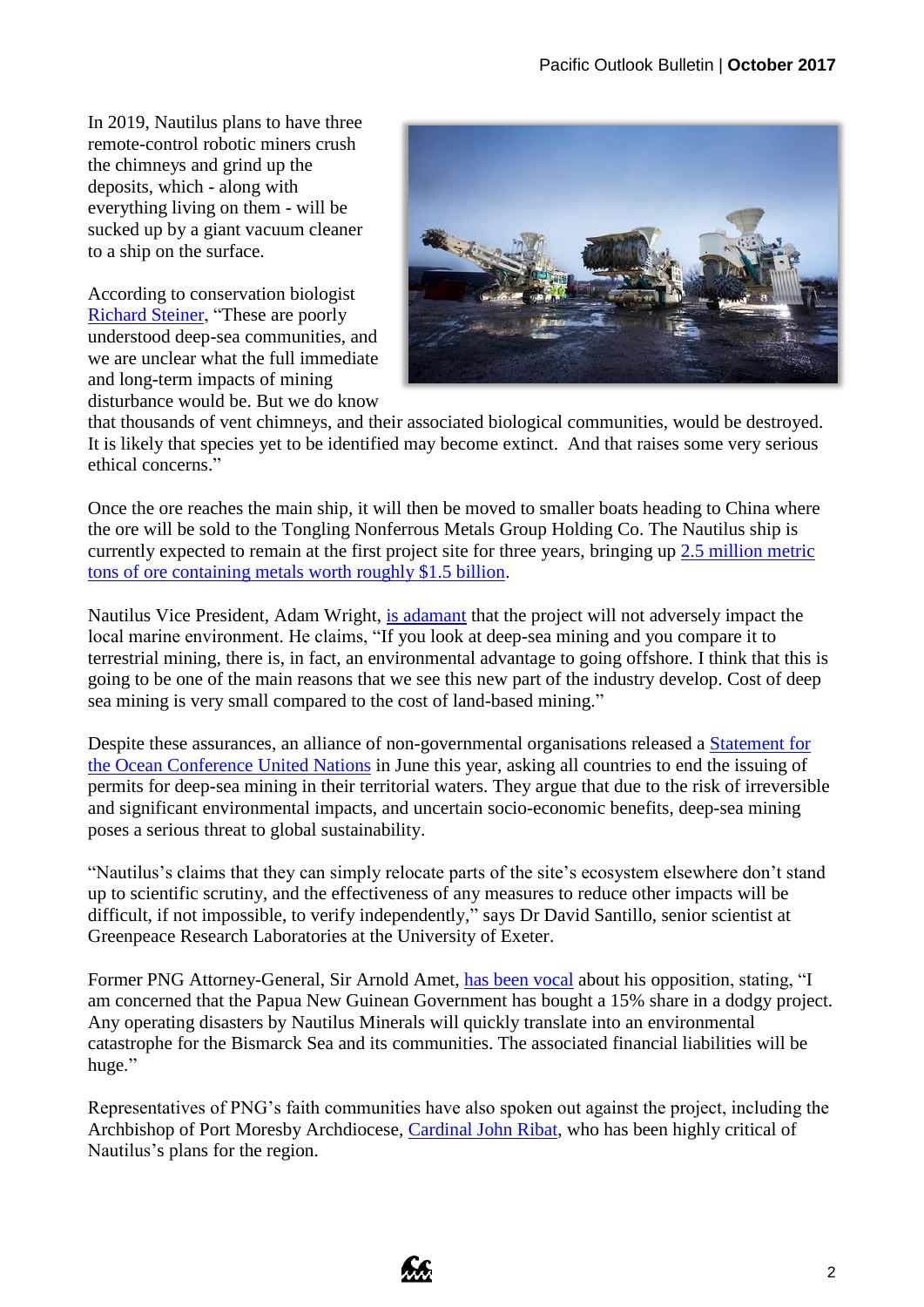Another critic of Solwara 1, Pastor Matei Ibak from the Karkar Island Community in Madang, says, "Our people chased Nautilus away from our waters, now the people of New Ireland and East New Britain face pollution in their traditional waters if Solwara 1 goes ahead. Instead of protecting Papua New Guineans the Government is protecting the interest of the company."

Despite outward appearances, not everything has been going smoothly for the Canadian company. Nautilus has encountered delays for its roughly \$480m project and still [needs to raise \\$150m to](https://www.theguardian.com/sustainable-business/2017/jun/28/deep-sea-mining-environmental-mistakes)  [\\$250m](https://www.theguardian.com/sustainable-business/2017/jun/28/deep-sea-mining-environmental-mistakes) to move ahead.

[According to Dr. Helen Rosenbaum](http://www.looppng.com/png-news/landowners-remain-unimpressed-nautilus-67338) of the Deep Sea Mining Campaign, "Nautilus is showing off its equipment to a small select group of people from New Ireland and East New Britain to try and buy support for Solwara 1. They know local communities strongly oppose this project. Nautilus is also desperately trying to convince investors that they are making progress. The company is struggling financially because Solwara 1 is very risky economically as well as environmentally. This level of risk has scared off responsible investors who refuse to gamble with people's lives and futures"



At this stage, a further 20 prospects are being explored in the Bismarck Sea for potential mine expansion.

Sources: *[World-first PNG seabed mining project forges ahead; miners express confidence about commodity](http://www.abc.net.au/news/2016-12-10/world-first-png-seabed-mining-project-forges-ahead/8107934)  [prices,](http://www.abc.net.au/news/2016-12-10/world-first-png-seabed-mining-project-forges-ahead/8107934) ABC News, Sajithra Nithi, 10 December 2016 | [Deep sea mining plans for Papua New Guinea raise](https://news.mongabay.com/2016/11/deep-sea-mining-plans-for-papua-new-guinea-raise-alarm/)  [alarm,](https://news.mongabay.com/2016/11/deep-sea-mining-plans-for-papua-new-guinea-raise-alarm/) Mongabay, David Hutt, 18 November 2016 | [Deep Sea Mining,](http://www.abc.net.au/catalyst/stories/3240156.htm) ABC Catalyst, 9 June 2011 | Statement for the Ocean Conference United Nations [| Can deep-sea mining avoid the environmental](https://www.theguardian.com/sustainable-business/2017/jun/28/deep-sea-mining-environmental-mistakes)  [mistakes of mining on land?,](https://www.theguardian.com/sustainable-business/2017/jun/28/deep-sea-mining-environmental-mistakes) The Guardian, Carol J Clouse, 29 June 2017 | [Solwara One Seabed Mining Set](http://postcourier.com.pg/solwara-one-seabed-mining-set-2018/)  [for 2018,](http://postcourier.com.pg/solwara-one-seabed-mining-set-2018/) Papua New Guinea Post-Courier, Michael Arnold, 28 September 2017 | [Nautilus is a Risky Deal](https://ramumine.wordpress.com/2017/10/20/nautilus-is-a-risky-deal-sir-arnold-amet/) – [Sir Arnold Amet,](https://ramumine.wordpress.com/2017/10/20/nautilus-is-a-risky-deal-sir-arnold-amet/) Papua New Guinea Mine Watch, 20 October 2017 | ['No' to deep sea bed mining plans for](http://asiapacificreport.nz/2017/05/31/no-to-deep-sea-bed-mining-plans-for-pacific-says-pngs-cardinal-ribat/)  [Pacific, says PNG's Cardinal Ribat](http://asiapacificreport.nz/2017/05/31/no-to-deep-sea-bed-mining-plans-for-pacific-says-pngs-cardinal-ribat/), Pacific Media Centre, 31 May 2017 [| Papua New Guinea Contests](http://www.scoop.co.nz/stories/WO1710/S00034/papua-new-guinea-contests-experimental-seabed-mining.htm)  [Experimental Seabed Mining,](http://www.scoop.co.nz/stories/WO1710/S00034/papua-new-guinea-contests-experimental-seabed-mining.htm) Scoop Independent News, 3 October 2017 [| Landowners remain unimpressed](http://www.looppng.com/png-news/landowners-remain-unimpressed-nautilus-67338)  [with Nautilus,](http://www.looppng.com/png-news/landowners-remain-unimpressed-nautilus-67338) LOOP PNG, 1 October 2017 | Image 1 - Machines intended for use in deep sea mining off the Papua New Guinea coast. Credit: Nautilus Minerals | Image 2 – Remotely operated vehicle takes a rock sample underwater. Credit: Nautilus Minerals | Edited by Kendall Benton-Collins.*

**\*\***